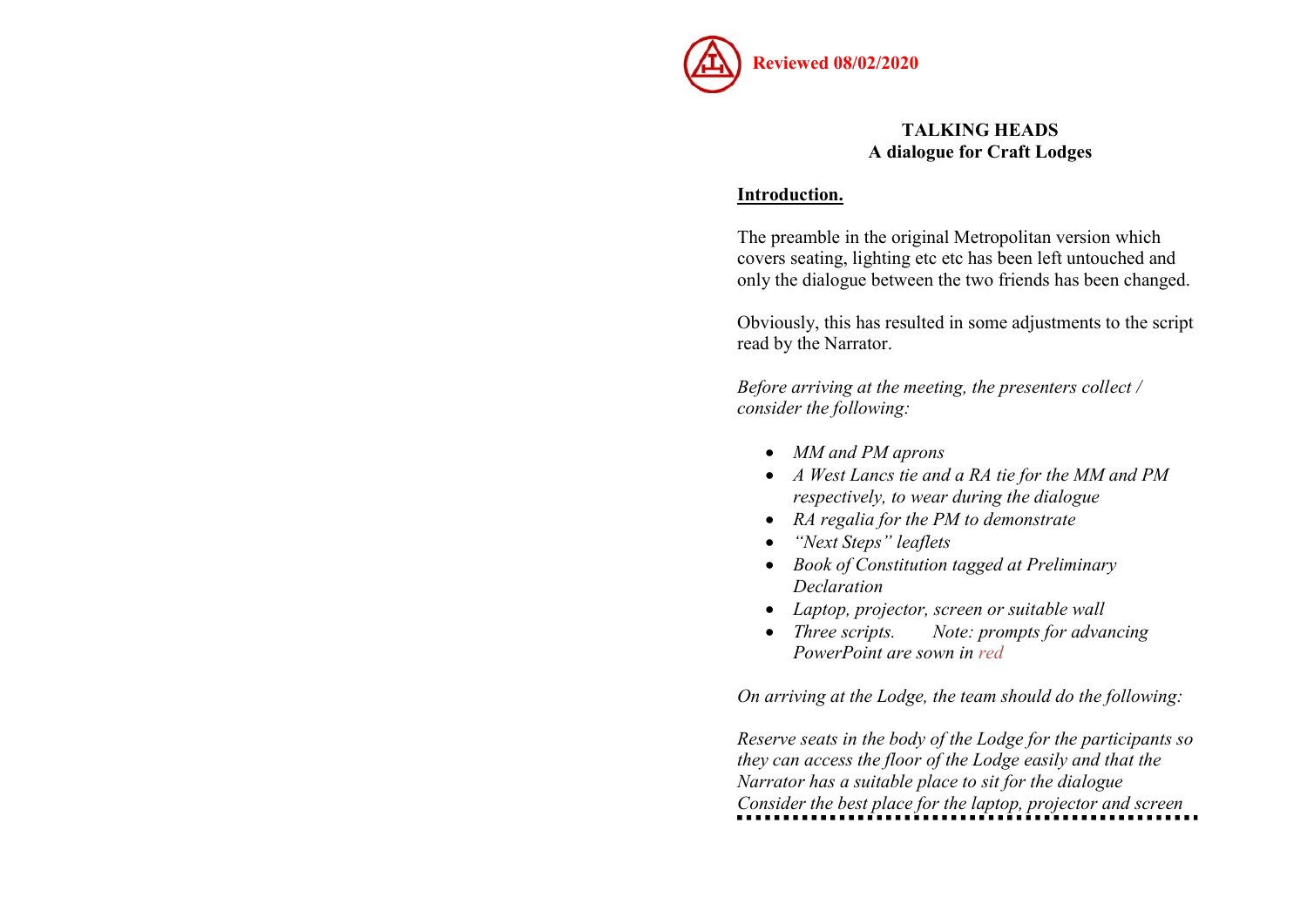Inform Secretary that he will be asked to read the Declaration from the Book of Constitutions

The Lodge does not need to be called off.

Assuming the lodge is open in the normal way, the agenda item "To attend to a presentation of Talking Heads – The Next Step into the Royal Arch" should be announced by the WM. The presenters then remove their aprons and regalia and put them on the chairs provided in the West, side by side in front of the SW's pedestal

Opening [SLIDE 1 – neutral ]

While they are doing this, the Narrator moves into the middle of the floor facing East and gives the following introduction:

Narrator: "WM, we thank you for allowing us the opportunity to perform this dialogue in your Lodge. It will be given by [introduce performers]. Our presentation is aimed at introducing the RA to those who are not members of this beautiful Order. It is based on a dialogue between two brethren which takes place before the start of a Lodge meeting. One is a fairly new Master Mason and the other an experienced Past Master and a member of the RA. We hope you enjoy our performance.

The Narrator then moves to the NE and sits in the front row of the Lodge. The two performers collect their Masonic cases where they have left them. They put them onto the two chairs placed in front of the SW's pedestal and begin putting on their regalia.

During this process they greet each other as is typical in the robing room before a meeting.

The cost is much less because we meet four times a year and regalia is often recycled so very inexpensive. There is a Festive Board after the meeting with the same type of fundraising as in craft.

# [Click to SLIDE 18 – information leaflets]

Here is a leaflet we prepared for MMs to consider, it is called Why I Should Join the Royal Arch which you may find useful and here is another leaflet called The Next Step in Freemasonry both of which you could have a look at sometime.

We do have stocks for anyone else who might like a copy.

MM: - That's great you have been very helpful but if I have more questions can I come back to you?

PM: - Of course but in every lodge there is a Royal Arch Contact, every Group has a Royal Arch Lead and of course, your close friends in lodge will be there for you.

MM: - Thanks again, I am very grateful for all your help.

[Click to SLIDE 19- final slide]

[NARRATOR: - WM, thank you for letting us use the time at this meeting to help make an advancement in Masonic knowledge. We will now attempt to answer any questions.]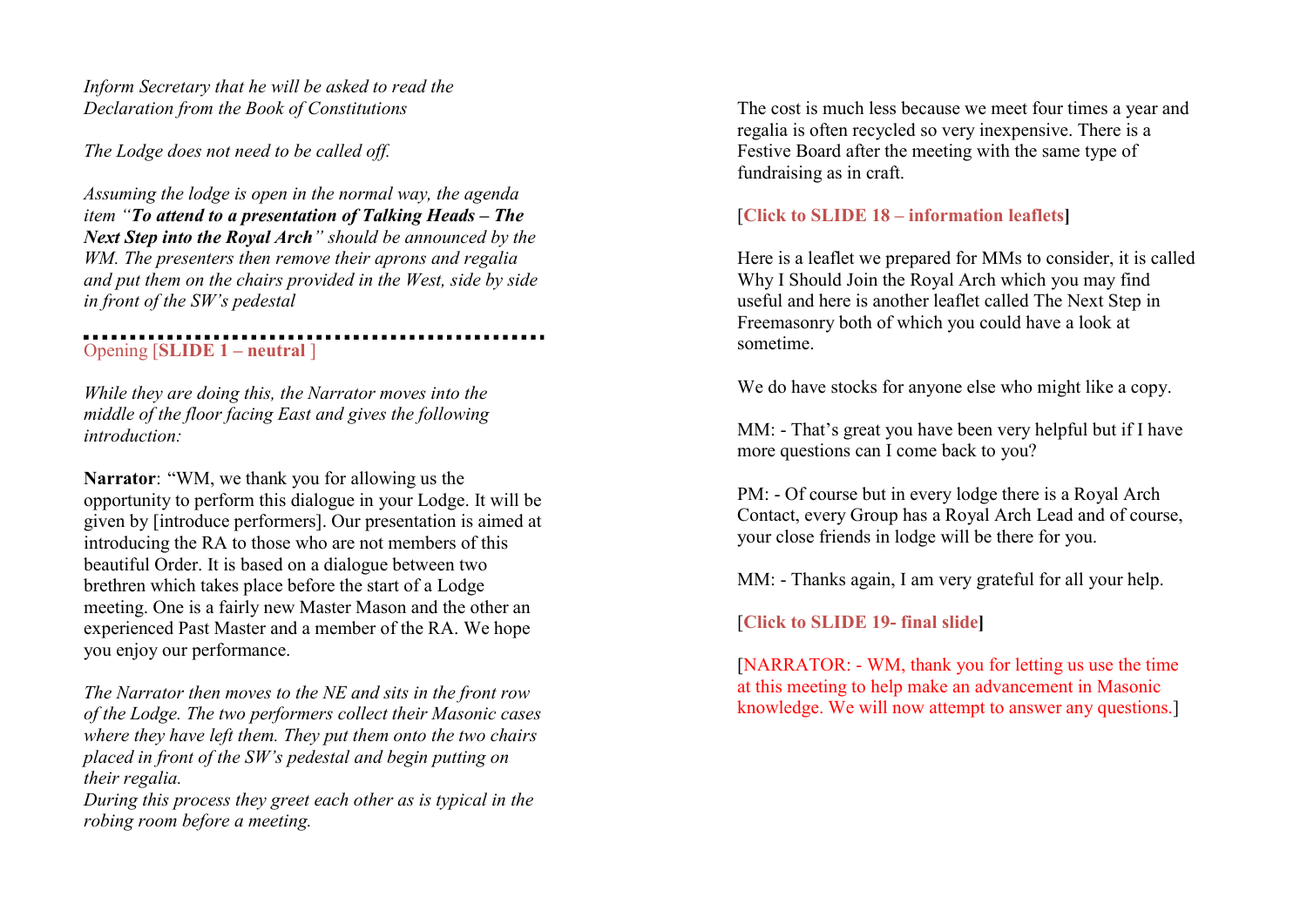PM: - Can't give too much away but essentially the Royal Arch should guide us to a greater understanding of our own nature and our relationship with our God [Click} and especially, to recognise our own mortality. [Click to SLIDES 17 to remove images of Z and H and J] BUT, let me stress that very many Companions never reach the level of understanding but love the colour and dignity of the ceremonies and find fulfilment in that alone.

MM: - Well you have certainly given me a lot to think about and it seems to me that what you are saying is that the Royal Arch glues together all the craft ceremonies into a moral code that helps us develop throughout our whole life. What is the procedure for joining? What would be the expectations and commitment and would I find it very different from my craft lodge?

PM: - You will find that craft and Chapter are run on similar lines and many lodges have a Chapter attached to them – I think the Narrator mentioned this earlier - but you can join any Chapter you wish – some brethren stay "at home" whilst others decide to broaden their friendship base by joining another Chapter.

The first thing to do is decide what night is best for you and then look at the Chapters which meet on that night. Then the lodge Royal Arch Contact whose name is on every summons will point you in the right direction.

The pace of your progression is totally in your hands and many brethren join Chapter but prefer to wait until they have nearly completed their progression to Master before taking office in Royal Arch. I would recommend that everyone should wait until he is totally at ease with his Craft Masonry before moving into Royal Arch. Say by the time you are Junior Deacon, you should have considered the Royal Arch and made a decision.

#### 

PM: - Hi Mark! Another Masonic season begins! It doesn't seem five minutes since we were closing down in April. Have you had a good summer?

MM: - Hello Graham! Yes thanks we had two weeks in France in August. Glorious weather. Took me ages to get here tonight, have you heard what was going on?

PM: - Pile up on the M6 – and as usual, all the roads are gridlocked. Perhaps a good thing the candidate has cried off  $-$  he is ill.

MM: - Didn't know that. Hope he gets well soon. What are we doing, do you know?

PM: - Not sure. We only learned yesterday so not much time to arrange anything else.

MM: - You know what I'd like to do? I have only been a member for 6 months but already there are questions I'd like to ask so I would love a Q & A session.

PM: - Really, well we have about ½ an hour, so go ahead and I'll see if I can help.

MM: - Well about every couple of months, the Secretary tells us that the Arch Royal Chapter "something" will meet in our hall. What's he saying?

PM: - He says Royal Arch not Arch Royal and he is referring to another very important branch of Freemasonry that many of us have joined.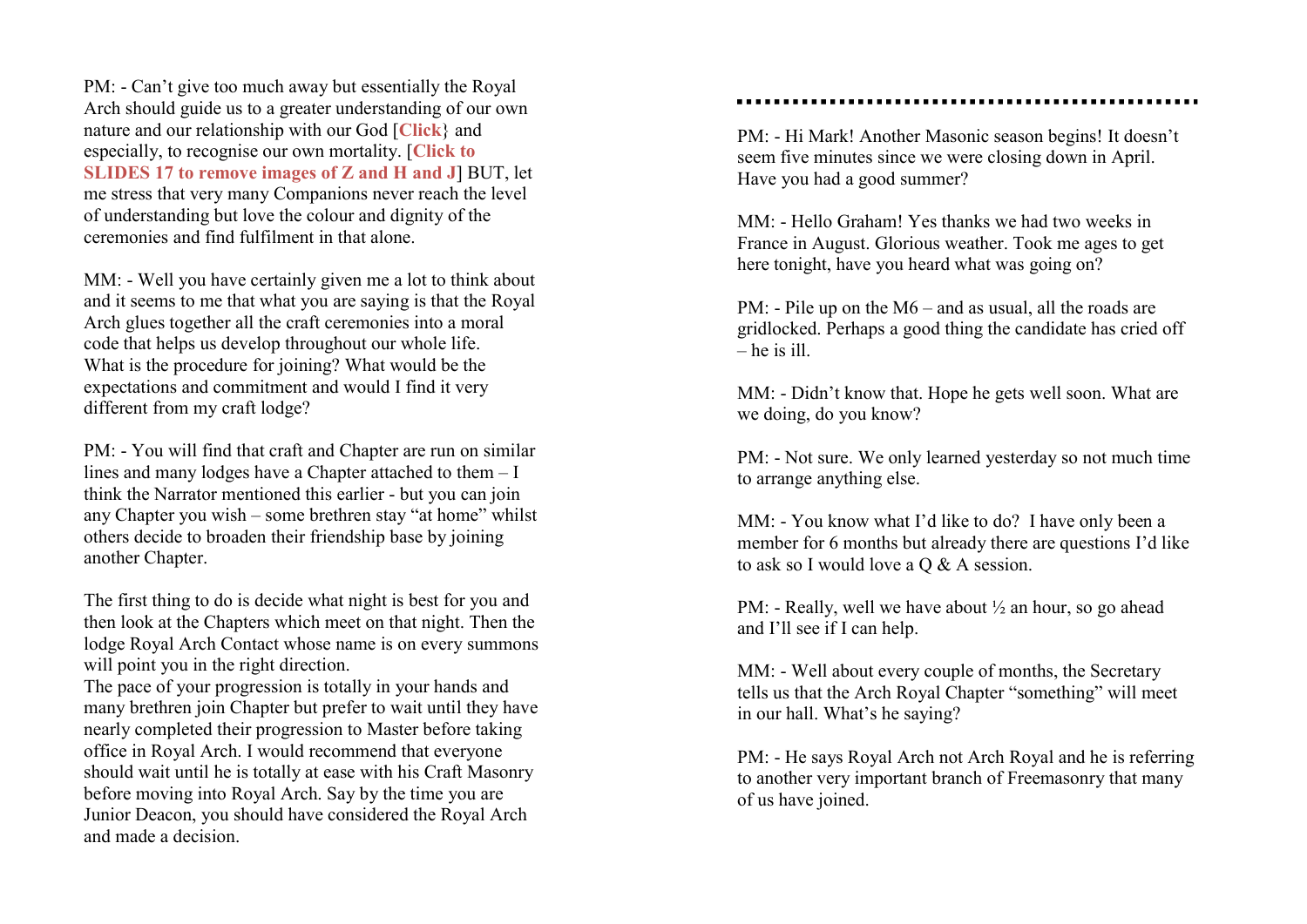MM: - Is it what the lads call a side degree?

PM: - No it is much more important than a side degree. It is a stand alone order fully recognised by United Grand Lodge of England as an integral part of Craft masonry.

MM: - Recognised? I would have expected all the branches of Freemasonry to be recognised.

PM: - Not at all, most are just acknowledged. That recognition is demonstrated by the fact that the head of Royal Arch in our Province is our own Provincial Grand Master James Anthony Harrison

Click to [SLIDE 2 - Tony Harrison] and if you wanted further proof, this jewel that we wear in lodge is the only Order jewel permitted to be worn in a craft lodge. We call it the Chapter jewel.

Look I'm even wearing the Royal Arch tie which is also allowed in a craft lodge and whilst not all members wear the tie, they all wear the jewel.

MM: - I was going to ask you about the tie. What's that symbol on it?

PM: - It is called a Triple Tau and it is the symbol of Royal Arch in a similar way that the square and compasses are symbolic of craft masonry. [SLIDE 3 - Triple Tau] The Tau is letter T in the Greek alphabet and in olden times was seen as a symbol of health, innocence or even someone who has escaped injury in battle. Putting three together like these on the tie, symbolises the Deity.

But look, most of the brethren have arrived so why don't we share our discussion with them and perhaps they too will learn about this lovely Order.

The radiated pattern signifies sacredness. (Puts away regalia).

MM: - Presumably there is a story which unfolds during the ceremony but how much can you tell me?

PM: - There are some aspects that are special to the ceremony and cannot be revealed but I can tell you that the background is the story of the rebuilding  $[SLIDE 16 - Z, H]$ and J of the temple in Jerusalem by a man called Zerubbabel and other companions after being set free from captivity in Babylon by King Cyrus. During the work, a secret vault is discovered and the Royal Arch lesson is derived from the allegory surrounding the story.

MM: - Not very conversant with Old Testament history I'm afraid, but when was the temple destroyed and why were the workers in Babylon?

PM: - Perhaps the Narrator can help once more.

NARRATOR: - King Solomon's temple was destroyed by Nebuchadnezzar, King of Babylon some 400 years after it was completed. The people in Jerusalem were then exiled to Babylon (modern day Iraq) until they were released some 70 years later by Cyrus King of Persia who had, in turn, defeated the Babylonians. Cyrus was a very clever man who saw that Babylon was getting overpopulated and by letting the Israelites return to their native shores they would in turn be willing to defend his western border against attacks from other unfriendly nations. The Jewish people saw this as the fulfilment of the prophecy by Isaiah.

MM: - So how does the allegory work then and what is the core message it delivers.

MM: - Yes OK.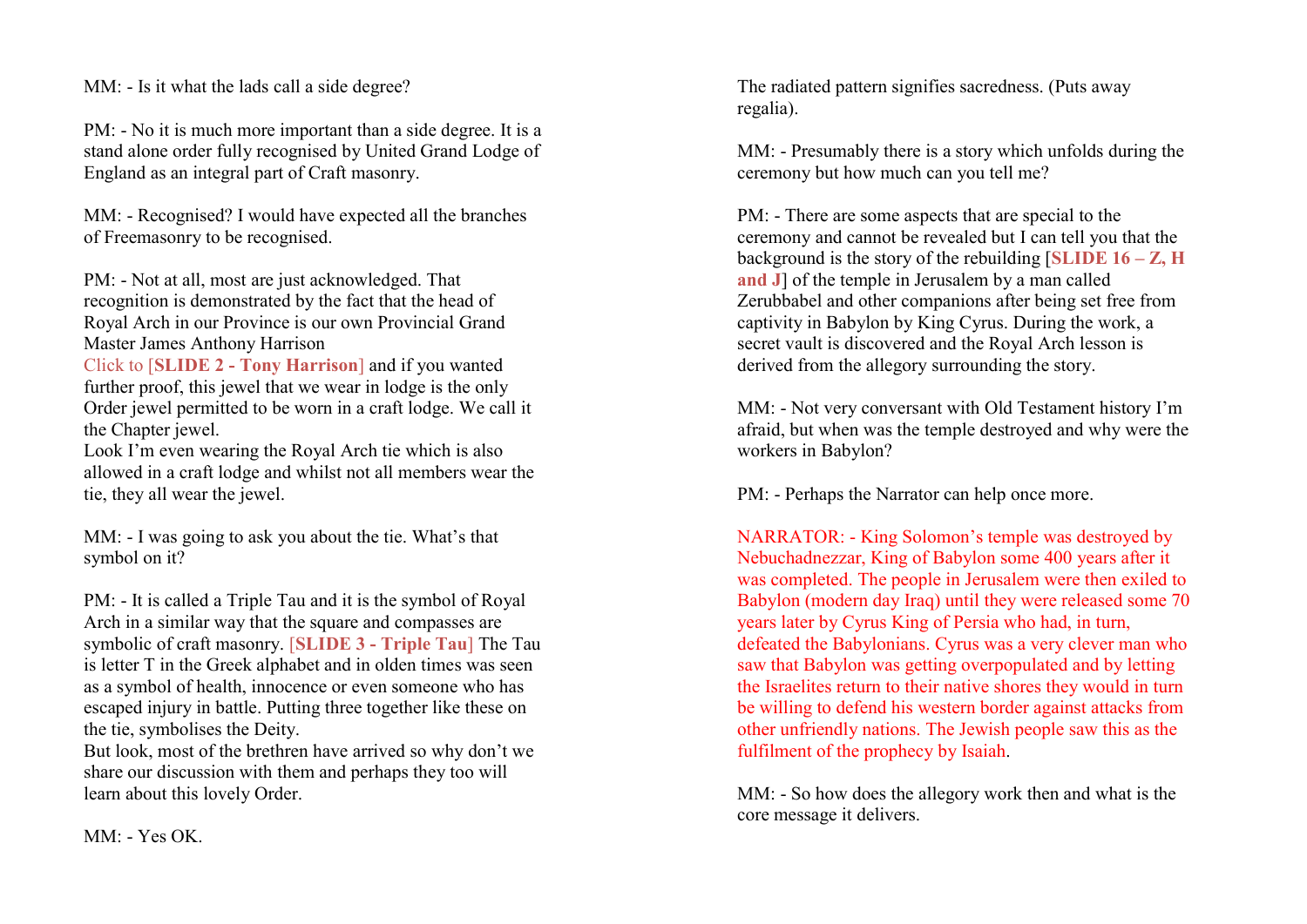### (Presenters move to position in front of JW)

NARRATOR: - This goes some way to explain why the Royal Arch has been described as a degree which is more august, sublime and important than those that precede it (the three craft degrees) and why it is considered the summit and perfection of Antient Masonry. Candidates for the Royal Arch have to give proofs of their proficiency in the Craft before being admitted and it is much a readiness of mind as well as a demonstration of ability that qualifies us to attain this climax of our Craft experience. It has often been described as a beautiful Order – partly because as I have mentioned, it has coloured regalia as opposed to the monochrome of Craft but also because the story and actions are interesting and absorbing.

PM: - Have you seen any Royal Arch regalia?

MM: - Yes – there are aprons and other bits and pieces in display cabinets in halls that I have visited.

PM: - Well, I have my regalia here with me, let me show you. [SLIDE 15 - Regalia] We have an apron, sash and of course the jewel we spoke of earlier. You remember when we examined the jewel and especially the inscriptions? Well have a look at the back and the words "Wisdom" – "Strength" – and Beauty" and see if you recollect these same words in your craft ritual – no? Well during the explanation of the Grand Lodge Certificate there is mention of the columns which support the lodge – usually signified by candle holders with different orders of architecture. Wisdom for the Master, Strength for the Senior Warden and Beauty for the Junior Warden – one of the many pointers connecting the Royal Arch to craft.

As you can see, the colours are very striking – blue representing Craft and crimson the Royal Arch.

## Click to [SLIDE 4 fade to neutral screen]

PM: - You know, if you had taken your third degree some 250 years ago, the chances are that you would have been made a Royal Arch mason at the end of your third degree – you would have "proceeded" into the Royal Arch to complete your admission into Freemasonry.

MM: - But earlier you said that Royal Arch was a stand alone order today so how did that separation come about?

PM: - Good question and maybe it is time for our Narrator to provide us with some history to set the time frame for us.

NARRATOR: - In the early days of Freemasonry, there was only one Grand Lodge in England. It was founded in 1717 by four lodges [SLIDE 5 - timeline] who met at the Goose and Gridiron Tavern in London [Click - picture]. This Premier Grand Lodge as it was known, rewrote and formalised parts of the ritual. Not everyone was happy with the changes made and it didn't take long for some disaffected Irish Masons to set up a rival Grand Lodge impressively called "The Most Ancient and Honourable Society of Free and Accepted Masons" popularly shortened to "The Antients" [Click – the Antients logo]. They claimed they were continuing to do things as they had previously been done for many years.

MM: - I've heard of the term Antients but wasn't there another group called the Moderns?

PM: - Yes, time for another history lesson. (Presenters move to a position in front of Secretary's table)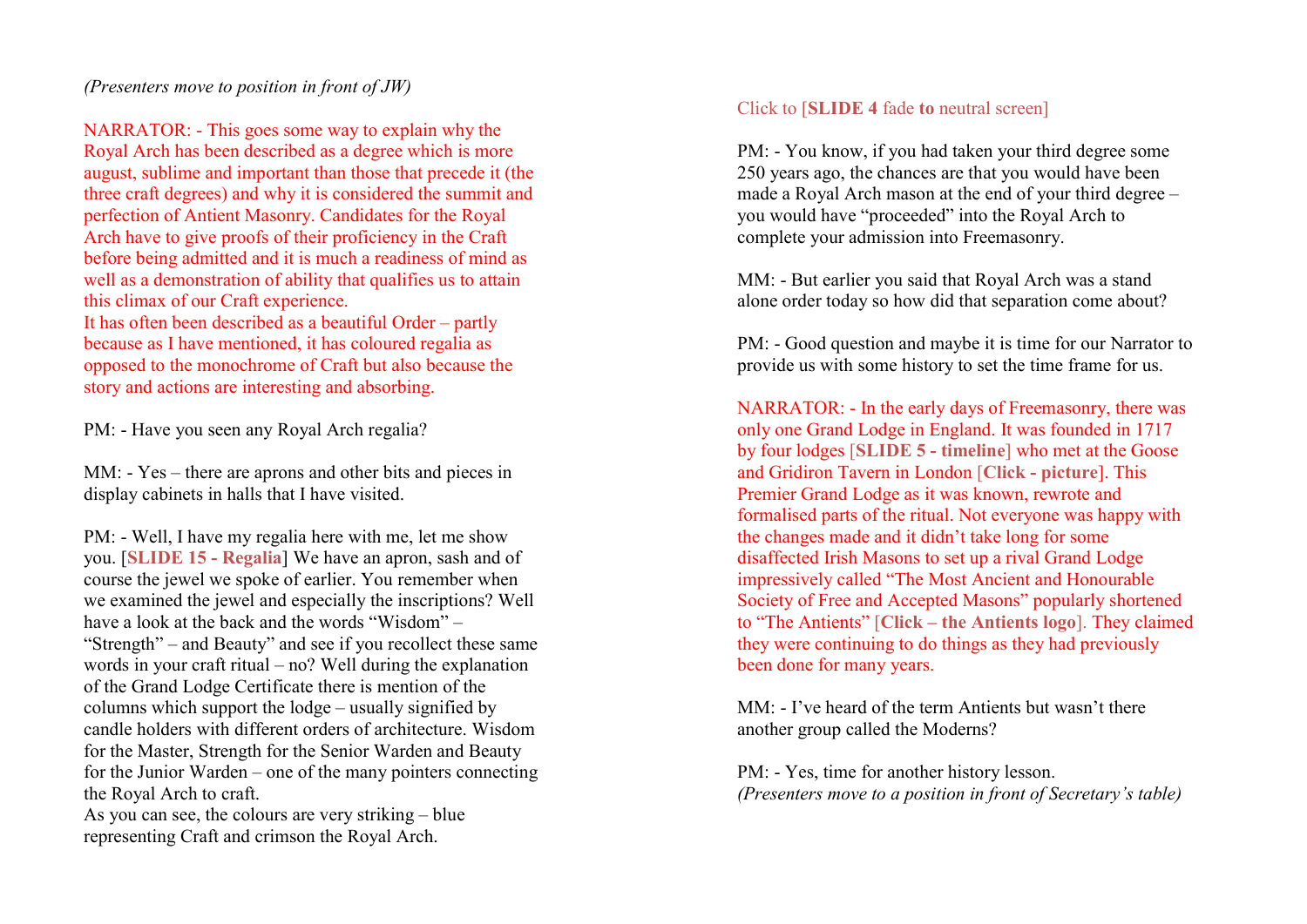NARRATOR: - The Antients Grand Lodge was also known as the [Click - Atholl] Atholl Grand Lodge because the [Click – pictures ] 3rd and 4th Dukes of Atholl served as Grand masters of the Antients for over thirty years. This description "The Moderns", [Click - moderns] used in a derisory manner was first coined by a man named Lawrence Dermot the Grand Secretary of the Antients who said that because the first Grand Lodge had changed things, they had "modernised" the ritual whereas his lodges were continuing to work in the old ways. Dermott was a passionate supporter of the Royal Arch and called it "the root and marrowbone of Masonry"

In fact, Dermott introduced a ceremony of installation (the Moderns did not have such a ceremony). Introduced the office of Deacons (no such office in Moderns) and adopted the Royal Arch (shunned by the Moderns). You can make your own minds up as to who were the modernisers!

MM: - The Narrator just said that the Antients adopted Royal Arch but Moderns shunned it, did this lead to conflict then?

PM: - Very much so. The Antients simply added the Royal Arch degree onto the third and claimed that their lodge warrant allowed them to do this [Click - RA in Craft]. The Moderns however, would have nothing to do with it [Click -RA sparately  $-$  at least on the surface– until its sheer popularity forced them to take action which they did by setting up a Grand Chapter in 1766 as a separate governing body. Until then, at the top of the Moderns, there was total rejection of the Royal Arch but secretly, many of those who claimed against it had in fact joined an Antients Lodge and entered the Royal Arch. The conflict lasted over 60 years until peace was brought about when two sibling brothers The Duke of Sussex (Moderns) and the Duke of Kent (Antients) dragged the warring parties to the table. Tough negotiation led to the Union [Click - UGLE] but not before a

MM: - Can you tell me any more?

PM: - Well, after the third degree we are left with a feeling of doom and gloom. Hiram has been murdered and some of the secrets are lost but they are found when a brother is exalted into the Royal Arch. In addition, at your initiation you were restored to light after your obligation – material light that is, but in the Royal Arch, our ceremony sheds greater light on what is being taught and is the next natural step for a Craft Mason bringing a more spiritual dimension to his overall Masonic experience. In fact it is often said that the Royal Arch links a man's practical side to his spiritual one and during his exaltation, he is clothed in his MM's apron for part of the ceremony.

MM: - I suppose then that in the early days it would have been logical to move candidates into Royal Arch quite soon after their Craft degrees!

PM: - Yes, I mentioned earlier that in some ceremonies around the world, Royal Arch is introduced during the third – and in our early days there was very rapid progression into it.

Interestingly, in the early 1800s there was a ceremony called Passing the Veils which came immediately before the exaltation but it died out in this Country before being introduced in Chapters in Bristol in the 1920's – the only area of England where you can witness an actual ceremony. There have been demonstrations in this Province but these are limited in number.

I mentioned too that here it was confused as being a fourth degree but the ritual book mentioned that it was the third degree completed.

Perhaps Narrator can help here.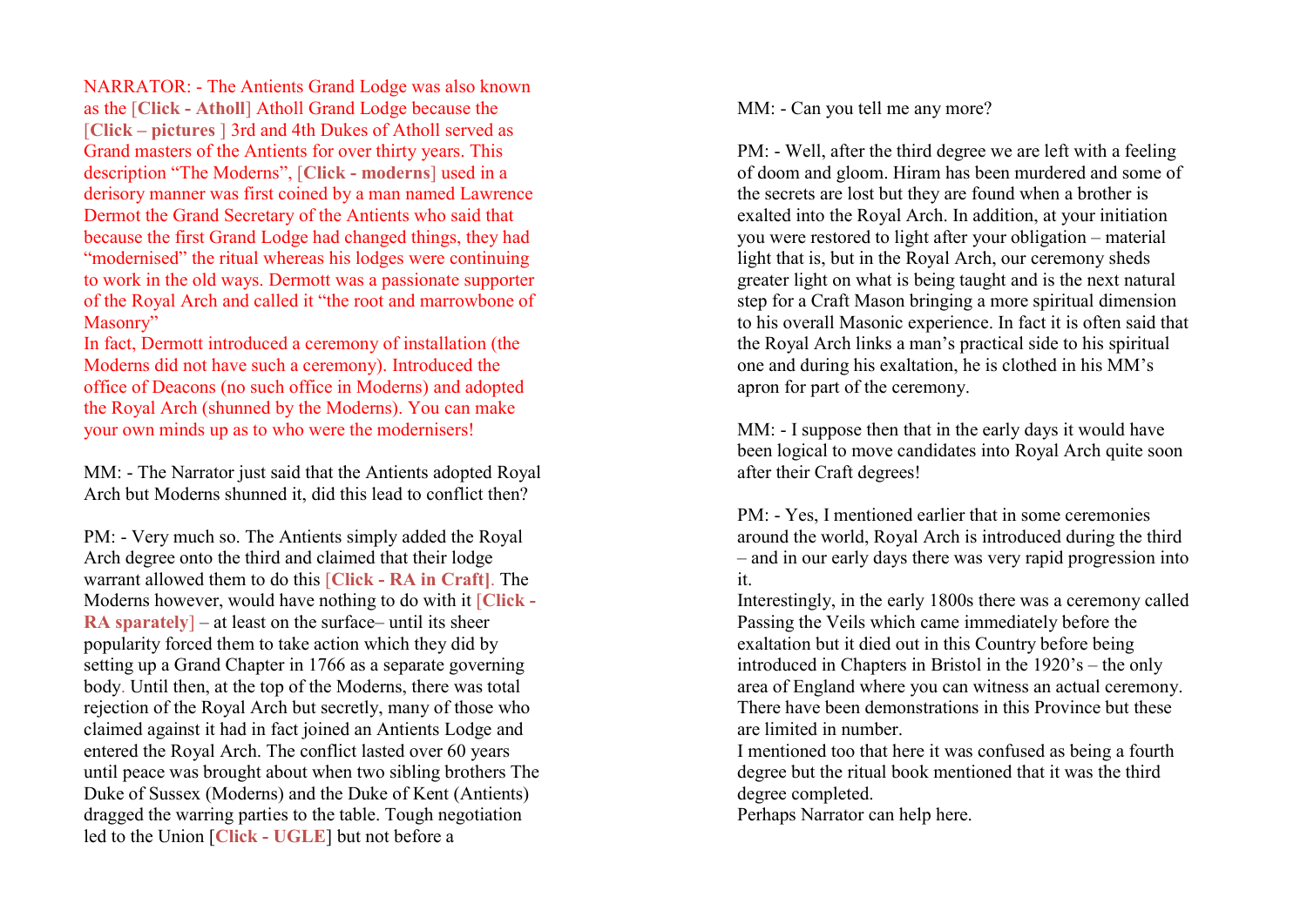PM: - On the front in the scroll at the bottom [Click] is a Latin phrase "NIL NISI CLAVIS DEEST" (nil nigh-sy clavis day-est) which means "nothing is wanting but the key". None of the other inscriptions will mean anything to you [Click] but essentially they contain messages intended to help us come to know ourselves better and guide us to a contemplation of our relationship with the Supreme Being [Click to SLIDE 14 leaving a neutral screen].

MM: - Thanks for that – but what is the Master Mason missing by not being a member of the Royal Arch?

PM: - The essential difference between Craft and the Royal Arch is that whilst Craft teaches us about our responsibilities to ourselves as well as our fellow men, the Royal Arch impresses upon us the relationship we bear to the Supreme Being and helps us think about our own mortality. Once we have come to terms with the inevitability of death we gain a valuable perspective on the fleeting nature of life and our relationship with our God.

This is the reason why the Royal Arch is regarded as both the completion and climax of pure Antient Freemasonry.

MM: - I have heard that there are some parts of Craft ceremonies which point us toward the Royal Arch. Is this true?

PM: - Although Royal Arch is not mentioned anywhere in Craft ceremonies there are several pointers in the  $3<sup>rd</sup>$  degree which tell us that there is more to learn after the death of Hiram – you just have to listen carefully to the ritual. That information is found in the Royal Arch. In addition, some of the words and actions in the 3<sup>rd</sup> ceremony are mentioned in the Royal Arch, again, you need to listen closely to what is said.

compromise was reached over the wording of the Preliminary Declaration at the front of the Book of Constitutions.

[SLIDE 6] Perhaps Bro Secretary will read the statement for us and then the Narrator can add further clarification.

## SEC: - Reads Declaration.

"By the solemn Act of Union between the two Grand Lodges of Free Masons of England in December 1813, it was 'declared and pronounced that pure Antient Masonry consists of three degrees and no more, viz, those of the Entered Apprentice, the Fellow Craft, and the Master Mason, including the Supreme Order of the Holy Royal Arch'".

NARRATOR: - In the end, the compromise that enabled the Union was this: the Royal Arch remained part of pure Antient Masonry as it is today and exemplified by the wearing of the jewel in lodge (which satisfied the Antients). However, we treat the Royal Arch as a separate Order not worked in Craft Lodges and this satisfied the Moderns.

PM: - Here you are, the B of C for you to check.

MM: - Thanks. Not my preferred reading matter but I will have a look. So what happened after the Union?

PM: - Another little history lesson for our Narrator. (Presenters move to position in front of WM)

[SLIDE 7 – neutral screen]

NARRATOR: - After the Union in 1813, the Antients Lodges could no longer carry out Exaltations into Royal